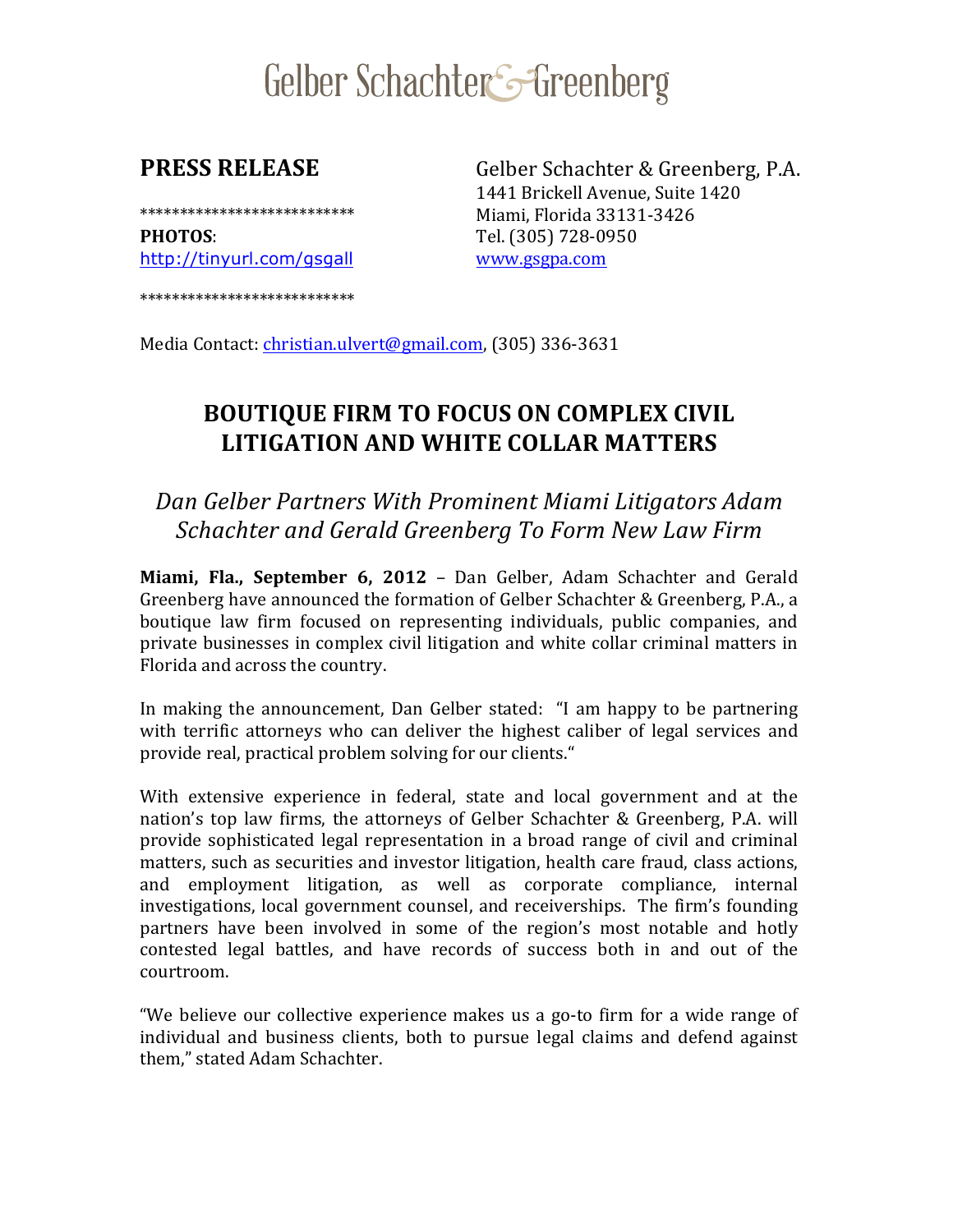The new firm will provide a depth of experience in both business and criminal matters that will allow for focused client representation in a broad range of issues. With the proven ability to resolve cases efficiently and achieve favorable results at trial, the firm is able to adapt itself to the needs of each client.

Gerald Greenberg added: "Our skill sets, size, and work ethic will allow us to treat each of our clients with the respect, diligence, compassion, and total responsiveness that they deserve."

Gelber Schachter & Greenberg, P.A. is located at 1441 Brickell Avenue, Suite 1420 in Miami and its attorneys can be reached at 305-728-0950 or at www.gsgpa.com.

*About the Attorneys*

### **Dan Gelber**

Dan Gelber was a top federal prosecutor with the United States Attorney's Office, and also Chief Counsel and Staff Director of the United States Senate's Permanent Subcommittee on Investigations. Dan has been a partner and counsel with some of Florida's finest law firms including Holland & Knight, Akerman Senterfitt and Zuckerman Spaeder. He served a decade as a Florida State Senator and a State Representative, and was formerly the House Minority Leader in 2006. Dan was the Democratic nominee to be Attorney General of Florida in 2010.

Dan attended Tufts University and the University of Florida College of Law, where he was a Truman Scholar. He has been a volunteer Big Brother since 1985, and cofounded a summer camp for children with cancer where he has volunteered most summers since 1986.

#### **Gerald Greenberg**

Gerald Greenberg has tried dozens of cases in federal and state court as a federal prosecutor and an attorney in private practice. Before founding Gelber Schachter & Greenberg, P.A., Gerald was a shareholder at Stearns Weaver Miller Weissler Alhadeff & Sitterson, P.A. Prior to entering private practice, Gerald prosecuted a wide variety of criminal cases as an Assistant United States Attorney in the Southern District of Florida, and served as a law clerk to and Judge Stanley Marcus on the United States Court of Appeals for the Eleventh Circuit and Judge Allyne Ross in the United States District Court for the Eastern District of New York.

Gerald received a law degree from the Yale Law School and bachelors and masters degrees from the University of Pennsylvania. Gerald has been a Big Brother since 2002, has taught as an adjunct professor at the Florida International University School of Law, and serves on the Board of Directors and Executive Committee of Bet Shira Congregation.